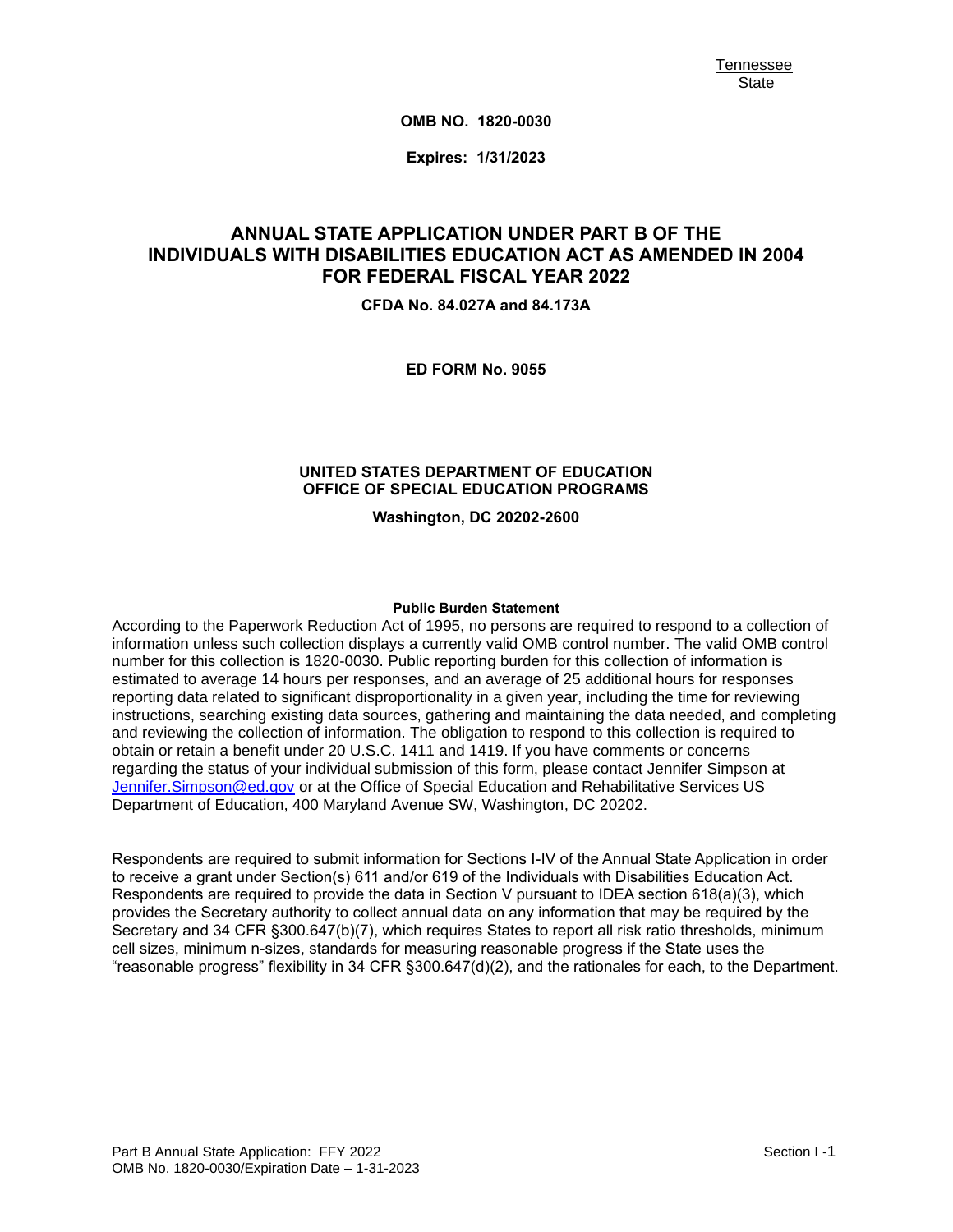## **Section I**

### **A. Submission Statement for Part B of IDEA**

Please select 1 or 2 below. Check 3 if appropriate.

- X 1. The State provides assurances that it has in effect policies and procedures to meet all eligibility requirements of Part B of the Act as found in PL 108-446, the Individuals with Disabilities Education Act and applicable regulations (IDEA). The State is able to meet all assurances found in Section II.A of this Application.
- 2. The State cannot provide assurances for all eligibility requirements of Part B of the Act as found in PL 108-446. The State has determined that it is unable to make the assurances that are checked as 'No' in Section II.A. However, the State assures that throughout the period of this grant award the State will operate consistent with all requirements of IDEA in PL 108-446 and applicable regulations. The State will make such changes to existing policies and procedures as are necessary to bring those policies and procedures into compliance with the requirements of the IDEA, as amended, as soon as possible, and not later than June 30, 2023. The State has included the date by which it expects to complete necessary changes associated with assurances marked 'No'. (Refer to Assurances found in Section II.A.)

#### Optional:

\_\_\_\_\_ 3. The State is submitting modifications to State policies and procedures previously submitted to the Department. These modifications are: (1) deemed necessary by the State, for example when the State revises applicable State law or regulations; (2) required by the Secretary because there is a new interpretation of the Act or regulations by a Federal court or the State's highest court; and/or (3) because of an official finding of noncompliance with Federal law or regulations.

### **B. Conditional Approval for Current Grant Year**

#### **If the State received conditional approval for the current grant year, check the appropriate statement(s) below:**

#### **1. Conditional Approval Related to Assurances in Section II.A:**

- a. Section II.A provides documentation of completion of all issues identified in the FFY 2021 conditional approval letter.
- \_\_\_\_\_ b. As noted in Section II.A, the State has not completed all issues identified in the FFY 2021 conditional approval letter.

### 2. **Conditional Approval Related to Other Issues:**

- \_\_\_\_\_ a. The State previously submitted documentation of completion of all issues identified in the FFY 2021 conditional approval letter.
- \_\_\_\_\_ b. The State is attaching documentation of completion of all issues identified in the FFY 2021 conditional approval letter. *(Attach documentation showing completion of all issues.)*
- \_\_\_\_\_ c. The State has not completed all issues identified in the FFY 2021 conditional approval letter. *(Attach documentation showing completion of any issues and a list of items not yet completed.)*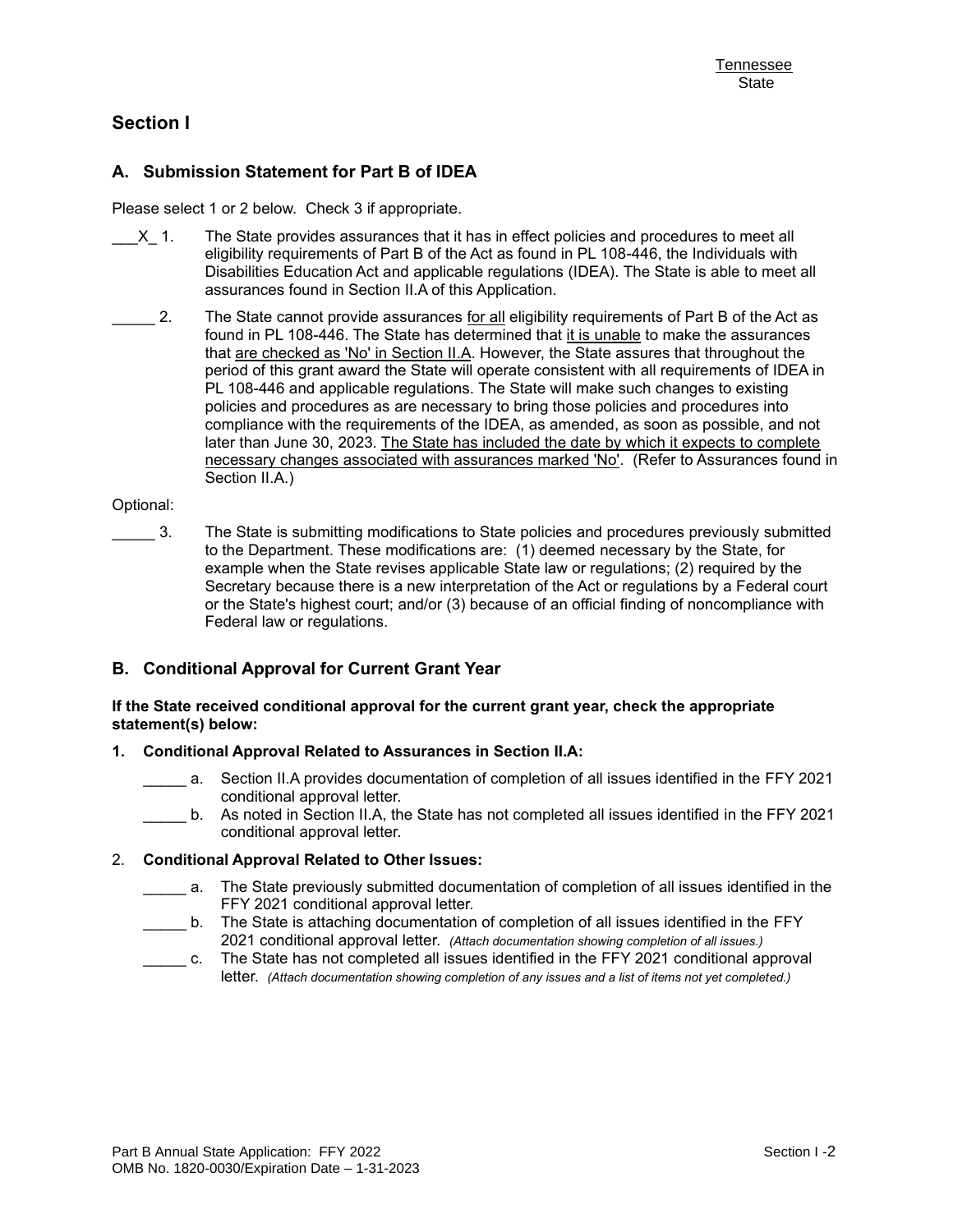# **Section II**

## **A. Assurances Related to Policies and Procedures**

The State makes the following assurances that it has policies and procedures in place as required by Part B of the Individuals with Disabilities Education Act. (20 U.S.C. 1411-1419; 34 CFR §§300.100-300.174)

| <b>Yes</b>               | No                                                                                                                                                                     | <b>Assurances Related to Policies and Procedures</b>                                                                                                                                                                                                                                                                                                                                                                                                                                                                                                                                                                 |
|--------------------------|------------------------------------------------------------------------------------------------------------------------------------------------------------------------|----------------------------------------------------------------------------------------------------------------------------------------------------------------------------------------------------------------------------------------------------------------------------------------------------------------------------------------------------------------------------------------------------------------------------------------------------------------------------------------------------------------------------------------------------------------------------------------------------------------------|
| (Assurance is<br>given.) | (Assurance<br>cannot be<br>given. Provide<br>date on which<br>State will<br>complete<br>changes in<br>order to<br>provide<br>assurance.)<br>Check and<br>enter date(s) |                                                                                                                                                                                                                                                                                                                                                                                                                                                                                                                                                                                                                      |
|                          | as applicable                                                                                                                                                          | 1.<br>A free appropriate public education is available to all children with                                                                                                                                                                                                                                                                                                                                                                                                                                                                                                                                          |
| X                        |                                                                                                                                                                        | disabilities residing in the State between the ages of 3 and 21, inclusive,<br>including children with disabilities who have been suspended or<br>expelled, in accordance with 20 U.S.C. 1412(a)(1);<br>34 CFR §§300.101-300.108.                                                                                                                                                                                                                                                                                                                                                                                    |
| X                        |                                                                                                                                                                        | 2.<br>The State has established a goal of providing a full educational<br>opportunity to all children with disabilities and a detailed timetable for<br>accomplishing that goal. (20 U.S.C. 1412(a)(2);<br>34 CFR §§300.109-300.110)                                                                                                                                                                                                                                                                                                                                                                                 |
| X                        |                                                                                                                                                                        | 3.<br>All children with disabilities residing in the State, including children with<br>disabilities who are homeless or are wards of the State and children<br>with disabilities attending private schools, regardless of the severity of<br>their disabilities, and who are in need of special education and related<br>services, are identified, located, and evaluated and a practical method<br>is developed and implemented to determine which children with<br>disabilities are currently receiving needed special education and related<br>services in accordance with 20 U.S.C. 1412(a)(3); 34 CFR §300.111. |
| X                        |                                                                                                                                                                        | An individualized education program, or an individualized family service<br>4.<br>plan that meets the requirements of section 636(d), is developed,<br>reviewed, and revised for each child with a disability in accordance with<br>34 CFR §§300.320 through 300.324, except as provided in<br>§§300.300(b)(3) and 300.300(b)(4). (20 U.S.C. 1412(a)(4);<br>34 CFR §300.112)                                                                                                                                                                                                                                         |
| X                        |                                                                                                                                                                        | 5.<br>To the maximum extent appropriate, children with disabilities, including<br>children in public or private institutions or other care facilities, are<br>educated with children who are not disabled, and special classes,<br>separate schooling, or other removal of children with disabilities from<br>the regular educational environment occurs only when the nature or<br>severity of the disability of a child is such that education in regular<br>classes with the use of supplementary aids and services cannot be                                                                                     |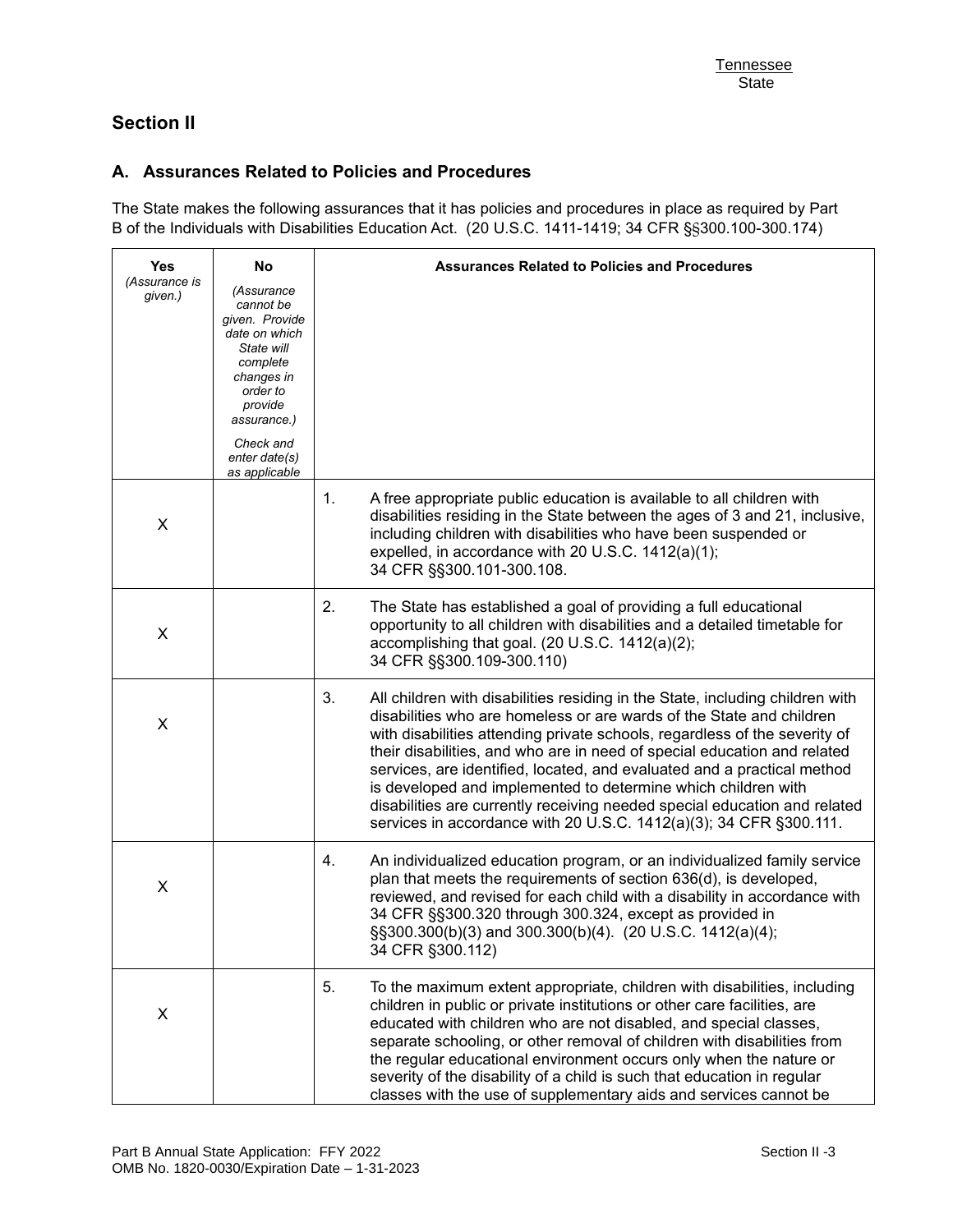**Tennessee** State

|   |     | achieved satisfactorily in accordance with 20 U.S.C. 1412(a)(5)(A)-(B);<br>34 CFR §§300.114-300.120.                                                                                                                                                                                                                                                                                                                                                                                                                                                                                                                                                                                                                                                                                                                                                                                                              |
|---|-----|-------------------------------------------------------------------------------------------------------------------------------------------------------------------------------------------------------------------------------------------------------------------------------------------------------------------------------------------------------------------------------------------------------------------------------------------------------------------------------------------------------------------------------------------------------------------------------------------------------------------------------------------------------------------------------------------------------------------------------------------------------------------------------------------------------------------------------------------------------------------------------------------------------------------|
| X | 6.  | Children with disabilities and their parents are afforded the procedural<br>safeguards required by 34 CFR §§300.500 through 300.536 and in<br>accordance with 20 U.S.C. 1412(a)(6); 34 CFR §300.121.                                                                                                                                                                                                                                                                                                                                                                                                                                                                                                                                                                                                                                                                                                              |
| X | 7.  | Children with disabilities are evaluated in accordance with<br>34 CFR §§300.300 through 300.311. (20 U.S.C. 1412(a)(7);<br>34 CFR §300.122)                                                                                                                                                                                                                                                                                                                                                                                                                                                                                                                                                                                                                                                                                                                                                                       |
| X | 8.  | Agencies in the State comply with 34 CFR §§300.610 through 300.626<br>(relating to the confidentiality of records and information).<br>(20 U.S.C. 1412(a)(8); 34 CFR §300.123)                                                                                                                                                                                                                                                                                                                                                                                                                                                                                                                                                                                                                                                                                                                                    |
| X | 9.  | Children participating in early intervention programs assisted under Part<br>C, and who will participate in preschool programs assisted under this<br>part, experience a smooth and effective transition to those preschool<br>programs in a manner consistent with section $637(a)(9)$ . By the third<br>birthday of such a child, an individualized education program or, if<br>consistent with 34 CFR §300.323(b) and section 636(d), an<br>individualized family service plan, has been developed and is being<br>implemented for the child. The local educational agency will participate<br>in transition planning conferences arranged by the designated lead<br>agency under section 635(a)(10). (20 U.S.C. 1412(a)(9);<br>34 CFR §300.124)                                                                                                                                                               |
| X | 10. | Agencies in the State, and the SEA if applicable, comply with the<br>requirements of 34 CFR §§300.130 through 300.148 (relating to<br>responsibilities for children in private schools), including that to the<br>extent consistent with the number and location of children with<br>disabilities in the State who are enrolled by their parents in private<br>elementary schools and secondary schools in the school district served<br>by a local educational agency, provision is made for the participation of<br>those children in the program assisted or carried out under this part by<br>providing for such children special education and related services in<br>accordance with the requirements found in 34 CFR §§300.130 through<br>300.148 unless the Secretary has arranged for services to those<br>children under subsection (f) [By pass]. (20 U.S.C. 1412(a)(10);<br>34 CFR §§300.129-300.148) |
| X | 11. | The State educational agency is responsible for ensuring that the<br>requirements of Part B are met including the requirements of<br>34 CFR §§300.113, 300.149, 300.150 through 300.153, and 300.175<br>and 300.176 and that the State monitors and enforces the requirements<br>of Part B in accordance with 34 CFR §§300.600-300.602 and 300.606-<br>300.608. (20 U.S.C. 1412(a)(11); 34 CFR §300.149)                                                                                                                                                                                                                                                                                                                                                                                                                                                                                                          |
| X | 12. | The Chief Executive Officer of a State or designee of the officer shall<br>ensure that an interagency agreement or other mechanism for<br>interagency coordination is in effect between each public agency<br>described in subparagraph (b) of 34 CFR §300.154 and the State<br>educational agency, in order to ensure that all services described in<br>paragraph (b)(1)(i) that are needed to ensure a free appropriate public<br>education are provided, including the provision of such services during                                                                                                                                                                                                                                                                                                                                                                                                       |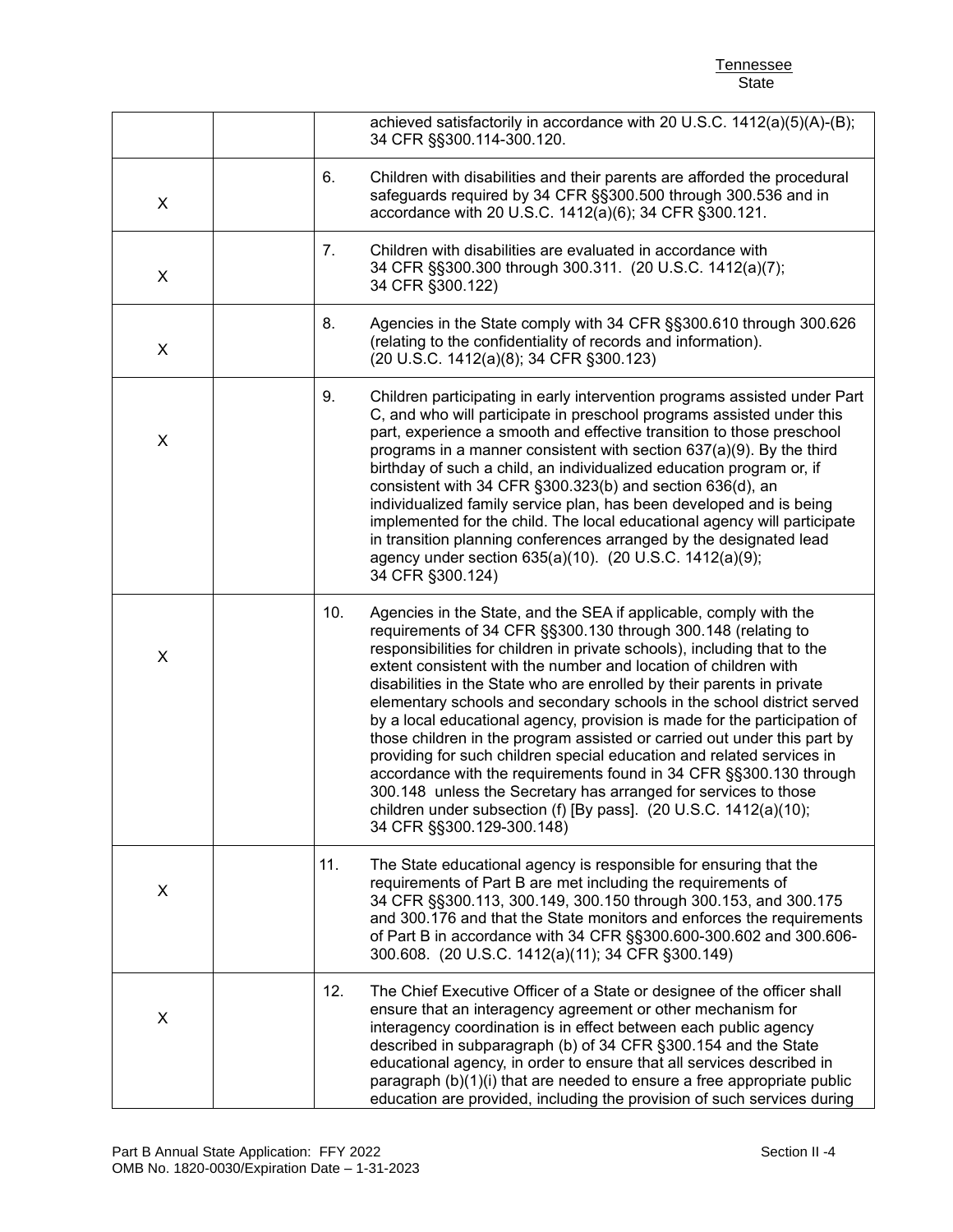Tennessee State

|   |     | the pendency of any dispute under §300.154(a)(3). Such agreement or<br>mechanism shall meet the requirements found in<br>20 U.S.C. 1412(a)(12)(A)-(C); 34 CFR §300.154.                                                                                                                                                                                                                                                                                                                      |
|---|-----|----------------------------------------------------------------------------------------------------------------------------------------------------------------------------------------------------------------------------------------------------------------------------------------------------------------------------------------------------------------------------------------------------------------------------------------------------------------------------------------------|
| X | 13. | The State educational agency will not make a final determination that a<br>local educational agency is not eligible for assistance under this part<br>without first affording that agency reasonable notice and an opportunity<br>for a hearing. (20 U.S.C. 1412(a)(13); 34 CFR §300.155)                                                                                                                                                                                                    |
| X | 14. | The State educational agency has established and maintains<br>qualifications to ensure that personnel necessary to carry out this part<br>are appropriately and adequately prepared and trained, including that<br>those personnel have the content knowledge and skills to serve children<br>with disabilities as noted in 20 U.S.C. $1412(a)(14)(A)$ -(E), as amended<br>by the Every Student Succeeds Act; 34 CFR §300.156.                                                               |
| X | 15. | The State has established goals for the performance of children with<br>disabilities in the State that meet the requirements found in<br>20 U.S.C. 1412(a)(15)(A)-(C), as amended by the Every Student<br>Succeeds Act; 34 CFR §300.157.                                                                                                                                                                                                                                                     |
| X | 16. | All children with disabilities are included in all general State and<br>districtwide assessment programs, including assessments described<br>under section 1111 of the Elementary and Secondary Education Act of<br>1965, with appropriate accommodations and alternate assessments<br>where necessary and as indicated in their respective individualized<br>education programs as noted in 20 U.S.C. 1412(a)(16)(A)-(E); as<br>amended by the Every Student Succeeds Act; 34 CFR §300.160. |
| X | 17. | Funds paid to a State under this part will be expended in accordance<br>with all the provisions of Part B including 20 U.S.C. 1412(a)(17)(A)-(C);<br>34 CFR §300.162.                                                                                                                                                                                                                                                                                                                        |
| X | 18. | The State will not reduce the amount of State financial support for<br>special education and related services for children with disabilities, or<br>otherwise made available because of the excess costs of educating<br>those children, below the amount of that support for the preceding fiscal<br>year, unless a waiver is granted, in accordance with<br>20 U.S.C. 1412(a)(18)(A)-(D); 34 CFR §§300.163 through 300.164.                                                                |
| X | 19. | Prior to the adoption of any policies and procedures needed to comply<br>with this section (including any amendments to such policies and<br>procedures), the State ensures that there are public hearings, adequate<br>notice of the hearings, and an opportunity for comment available to the<br>general public, including individuals with disabilities and parents of<br>children with disabilities. (20 U.S.C. 1412(a)(19); 34 CFR §300.165)                                            |
| X | 20. | In complying with 34 CFR §§300.162 and 300.163, a State may not use<br>funds paid to it under this part to satisfy State-law mandated funding<br>obligations to local educational agencies, including funding based on<br>student attendance or enrollment, or inflation. (20 U.S.C. 1412(a)(20);<br>34 CFR §300.166)                                                                                                                                                                        |
| X | 21. | The State has established and maintains an advisory panel for the<br>purpose of providing policy guidance with respect to special education                                                                                                                                                                                                                                                                                                                                                  |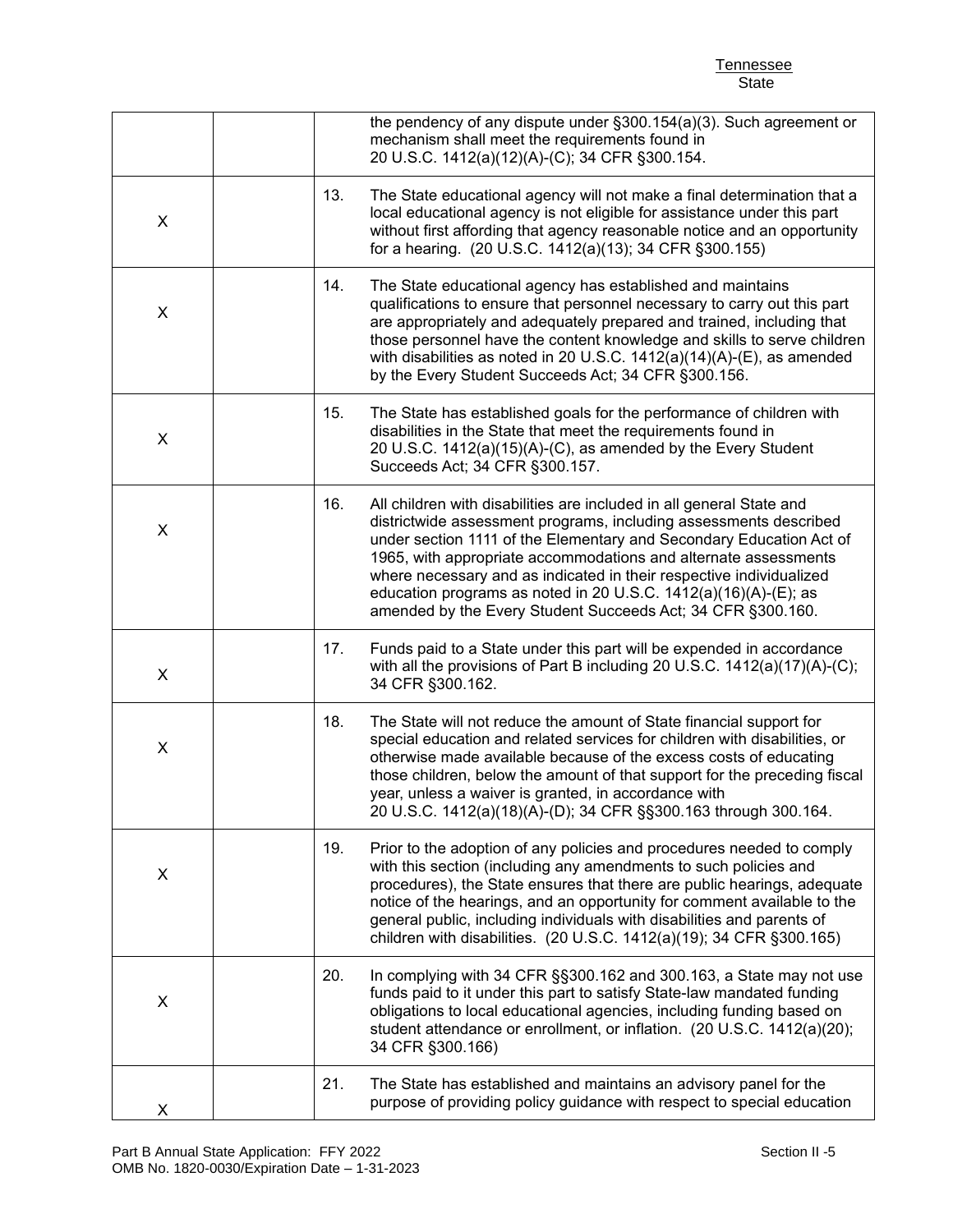Tennessee State

|   | and related services for children with disabilities in the State as found in<br>20 U.S.C. 1412(a)(21)(A)-(D); 34 CFR §§300.167-300.169.                                                                                                                                                                                                                                                                                                                   |
|---|-----------------------------------------------------------------------------------------------------------------------------------------------------------------------------------------------------------------------------------------------------------------------------------------------------------------------------------------------------------------------------------------------------------------------------------------------------------|
| X | 22.<br>The State educational agency examines data, including data<br>disaggregated by race and ethnicity, to determine if significant<br>discrepancies are occurring in the rate of long-term suspensions and<br>expulsions of children with disabilities in accordance with<br>20 U.S.C. 1412(a)(22)(A)-(B); 34 CFR §300.170.                                                                                                                            |
| X | 23a.<br>The State adopts the National Instructional Materials Accessibility<br>Standard for the purposes of providing instructional materials to blind<br>persons or other persons with print disabilities, in a timely manner after<br>the publication of the National Instructional Materials Accessibility<br>Standard in the Federal Register in accordance with<br>20 U.S.C. 1412(a)(23)(A) and (D); 34 CFR §300.172.                                |
|   | (Note: Check either "23b.1" or "23b.2" whichever applies.<br>23b.                                                                                                                                                                                                                                                                                                                                                                                         |
| X | 23b.1 The State educational agency coordinates with the National<br>Instructional Materials Access Center and not later than 12/03/06 the<br>SEA as part of any print instructional materials adoption process,<br>procurement contract, or other practice or instrument used for purchase<br>of print instructional materials enters into a written contract with the<br>publisher of the print instructional materials to:                              |
|   | require the publisher to prepare and, on or before delivery of the<br>print instructional materials, provide to the National Instructional<br>Materials Access Center, electronic files containing the contents of<br>the print instructional materials using the National Instructional<br>Materials Accessibility Standard; or                                                                                                                          |
|   | purchase instructional materials from the publisher that are<br>produced in, or may be rendered in, specialized formats.<br>(20 U.S.C. 1412(a)(23)(C); 34 CFR §300.172)                                                                                                                                                                                                                                                                                   |
|   | 23b.2 The State educational agency has chosen not to coordinate with the<br>National Instructional Materials Access Center but assures that it will<br>provide instructional materials to blind persons or other persons with<br>print disabilities in a timely manner. (20 U.S.C. 1412(a)(23)(B);<br>34 CFR §300.172)                                                                                                                                    |
| X | 24.<br>The State has in effect, consistent with the purposes of the IDEA and<br>with section 618(d) of the Act, policies and procedures designed to<br>prevent the inappropriate overidentification or disproportionate<br>representation by race and ethnicity of children as children with<br>disabilities, including children with disabilities with a particular<br>impairment described in 34 CFR §300.8. (20 U.S.C 1412(a)(24);<br>34 CFR §300.173) |
| X | 25.<br>The State educational agency shall prohibit State and local educational<br>agency personnel from requiring a child to obtain a prescription for a<br>substance covered by the Controlled Substances Act (21 U.S.C. 812(c))<br>as a condition of attending school, receiving an evaluation under<br>34 CFR §§300.300 through 300.311, or receiving services under the<br>IDEA as described in 20 U.S.C. 1412(a)(25)(A)-(B); 34 CFR §300.174.        |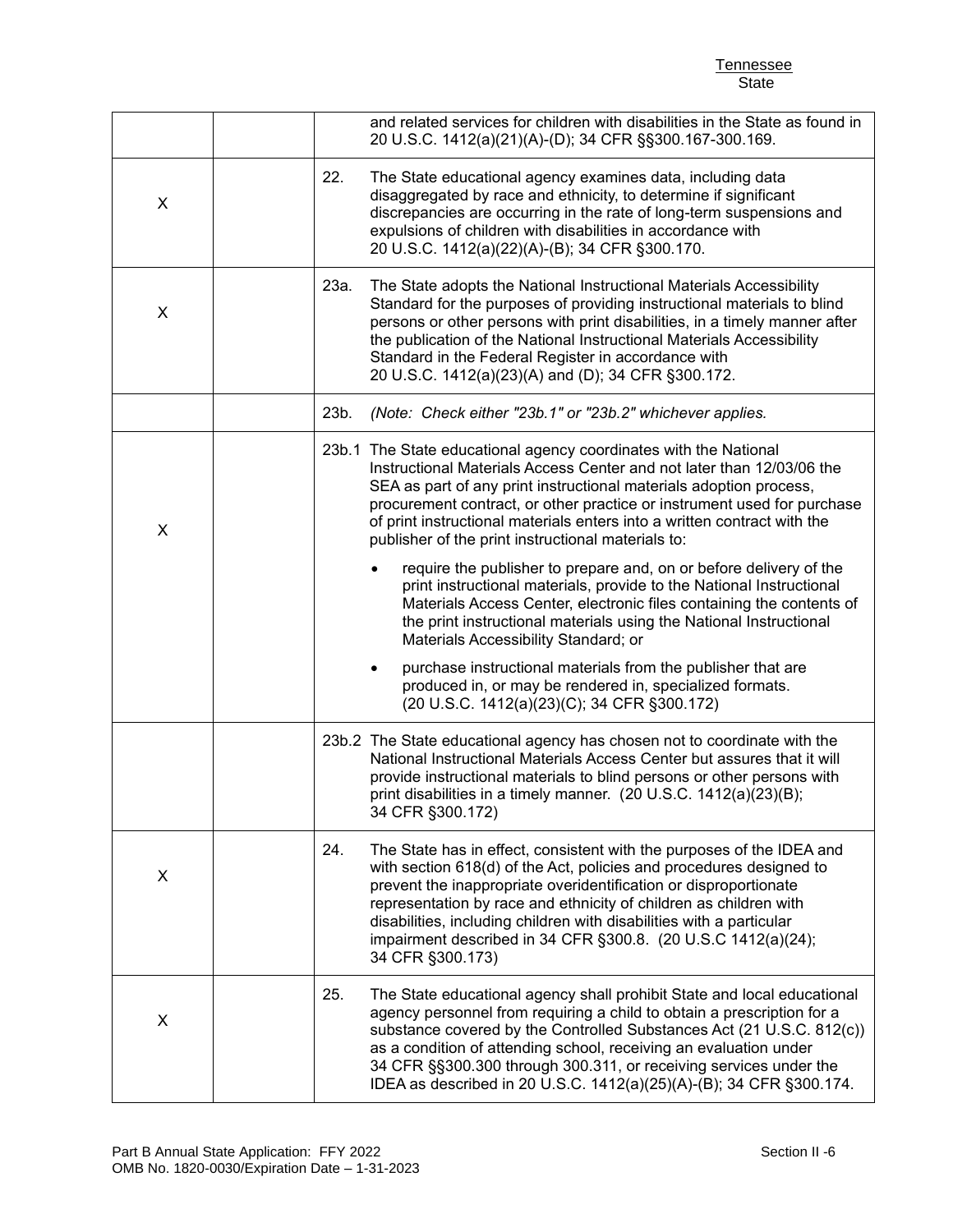## **B. Other Assurances**

The State also makes the following assurances:

| <b>Yes</b> | <b>Other Assurances</b>                                                                                                                                                                                                                                                                                                                                                                                                                                                                                                                                                |
|------------|------------------------------------------------------------------------------------------------------------------------------------------------------------------------------------------------------------------------------------------------------------------------------------------------------------------------------------------------------------------------------------------------------------------------------------------------------------------------------------------------------------------------------------------------------------------------|
| X          | 1. The State shall distribute any funds the State does not reserve under 20 U.S.C. 1411(e) to<br>local educational agencies (including public charter schools that operate as local educational<br>agencies) in the State that have established their eligibility under section 613 for use in<br>accordance with this part as provided for in 20 U.S.C. 1411(f)(1)-(3); 34 CFR § 300.705.                                                                                                                                                                             |
| X          | The State shall provide data to the Secretary on any information that may be required by the<br>2.<br>Secretary. (20 U.S.C. 1418(a)(3); 34 CFR §§300.640-300.645.)                                                                                                                                                                                                                                                                                                                                                                                                     |
| X          | 3. The State, local educational agencies, and educational service agencies shall use fiscal<br>control and fund accounting procedures that insure proper disbursement of and accounting for<br>Federal funds. (34 CFR §76.702)                                                                                                                                                                                                                                                                                                                                         |
| X          | 4. As applicable, the assurance in OMB Standard Form 424B (Assurances for Non-Construction<br>Programs), relating to legal authority to apply for assistance; access to records; conflict of<br>interest; merit systems; nondiscrimination; Hatch Act provisions; labor standards; flood<br>insurance; environmental standards; wild and scenic river systems; historic preservation;<br>protection of human subjects; animal welfare; lead-based paint; Single Audit Act; and general<br>agreement to comply with all Federal laws, executive orders and regulations. |

### **C. Certifications**

The State is providing the following certifications:

| <b>Yes</b> | <b>Certifications</b>                                                                                                                                                                                                                                                                                                                                                                                                                                                                                                                                                                                                                                                                                                                                               |
|------------|---------------------------------------------------------------------------------------------------------------------------------------------------------------------------------------------------------------------------------------------------------------------------------------------------------------------------------------------------------------------------------------------------------------------------------------------------------------------------------------------------------------------------------------------------------------------------------------------------------------------------------------------------------------------------------------------------------------------------------------------------------------------|
|            | The State certifies that ED Form 80-0013, Certification Regarding Lobbying, is on file with the<br>1.<br>Secretary of Education.                                                                                                                                                                                                                                                                                                                                                                                                                                                                                                                                                                                                                                    |
| X          | With respect to the Certification Regarding Lobbying, the State recertifies that no Federal<br>appropriated funds have been paid or will be paid to any person for influencing or attempting<br>to influence an officer or employee of any agency, a Member of Congress, an officer or<br>employee of Congress, or an employee of a Member of Congress in connection with the<br>making or renewal of Federal grants under this program; that the State shall complete and<br>submit Standard Form-LLL, "Disclosure Form to Report Lobbying," when required (34 CFR<br>Part 82, Appendix B); and that the State Agency shall require the full certification, as set forth<br>in 34 CFR Part 82, Appendix A, in the award documents for all sub awards at all tiers. |
| $\times$   | The State certifies that certification in the Education Department General Administrative<br>2.<br>Regulations (EDGAR) at 34 CFR §76.104 relating to State eligibility, authority and approval to<br>submit and carry out the provisions of its State application, and consistency of that application<br>with State law are in place within the State.                                                                                                                                                                                                                                                                                                                                                                                                             |
| $\times$   | The State certifies that the arrangements to establish responsibility for services pursuant to<br>3.<br>20 U.S.C. 1412(a)(12)(A)-(C); 34 CFR §300.154 (or 20 U.S.C. 1412(a)(12)(A));<br>34 CFR §300.154(a) are current. This certification must be received prior to the expenditure<br>of any funds reserved by the State under 20 U.S.C. 1411(e)(1); 34 CFR §300.171.                                                                                                                                                                                                                                                                                                                                                                                             |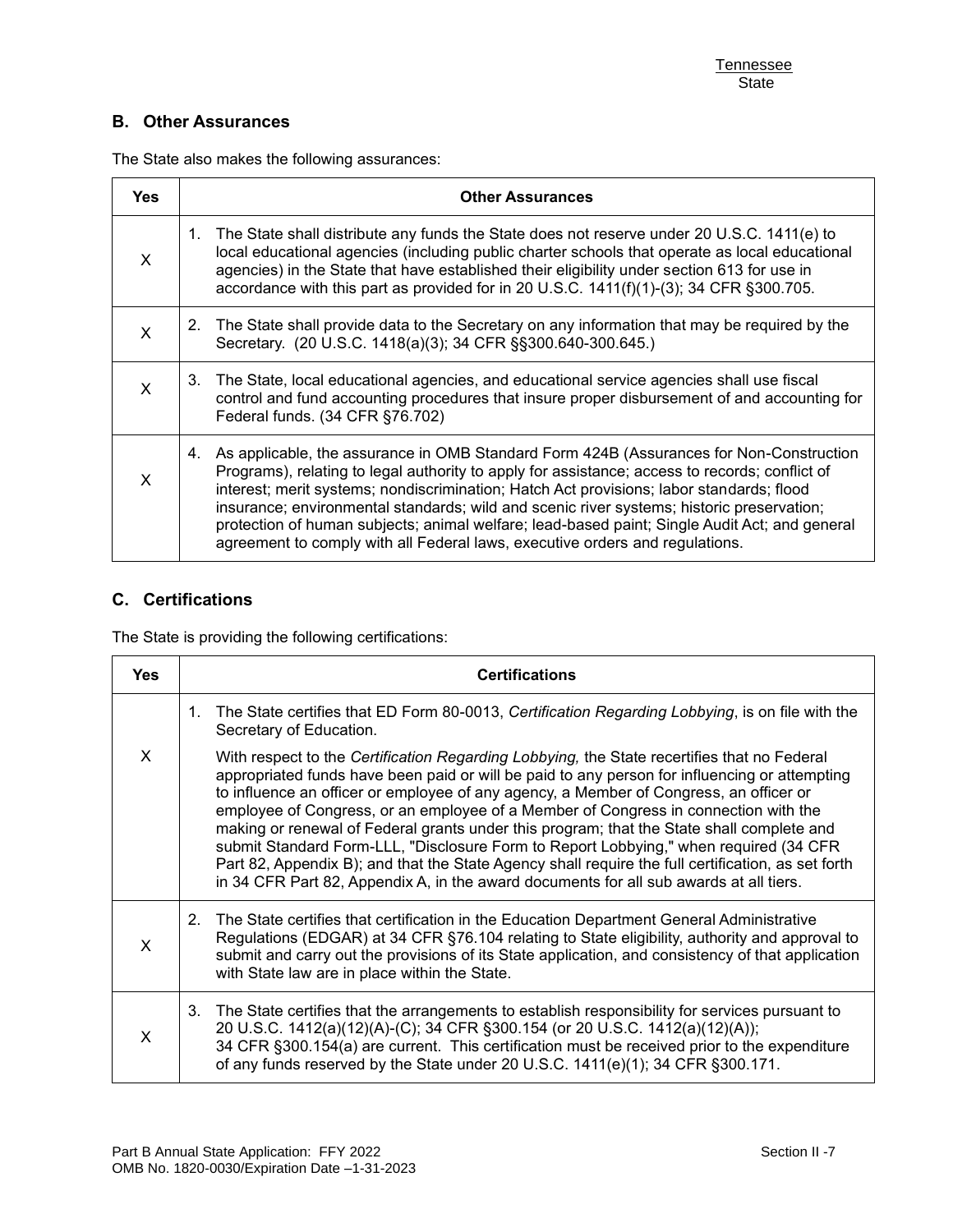### **D. Statement**

I certify that the State of Tennessee can make the assurances checked as 'yes' in Section II.A and II.B and the certifications required in Section II.C of this application. These provisions meet the requirements of the Part B of the Individuals with Disabilities Education Act as found in PL 108-446. The State will operate its Part B program in accordance with all of the required assurances and certifications.

If any assurances have been checked 'no', I certify that the State will operate throughout the period of this grant award consistent with the requirements of the IDEA ,as found in PL 108-446 and any applicable regulations, and will make such changes to existing policies and procedures as are necessary to bring those policies and procedures into compliance with the requirements of the IDEA, as amended, as soon as possible, and not later than June 30, 2023. (34 CFR § 76.104)

I, the undersigned authorized official of the

#### State of Tennessee Department of Education,

*(Name of State and official name of State agency)*

am designated by the Governor of this State to submit this application for FFY 2022 funds under Part B of the Individuals with Disabilities Education Act (IDEA).

Printed/Typed Name of Authorized Representative of the State: **Penny Schwinn** 

Title of Authorized Representative of the State: **Commissioner, Tennessee Department of Education** 

Signature:

Date: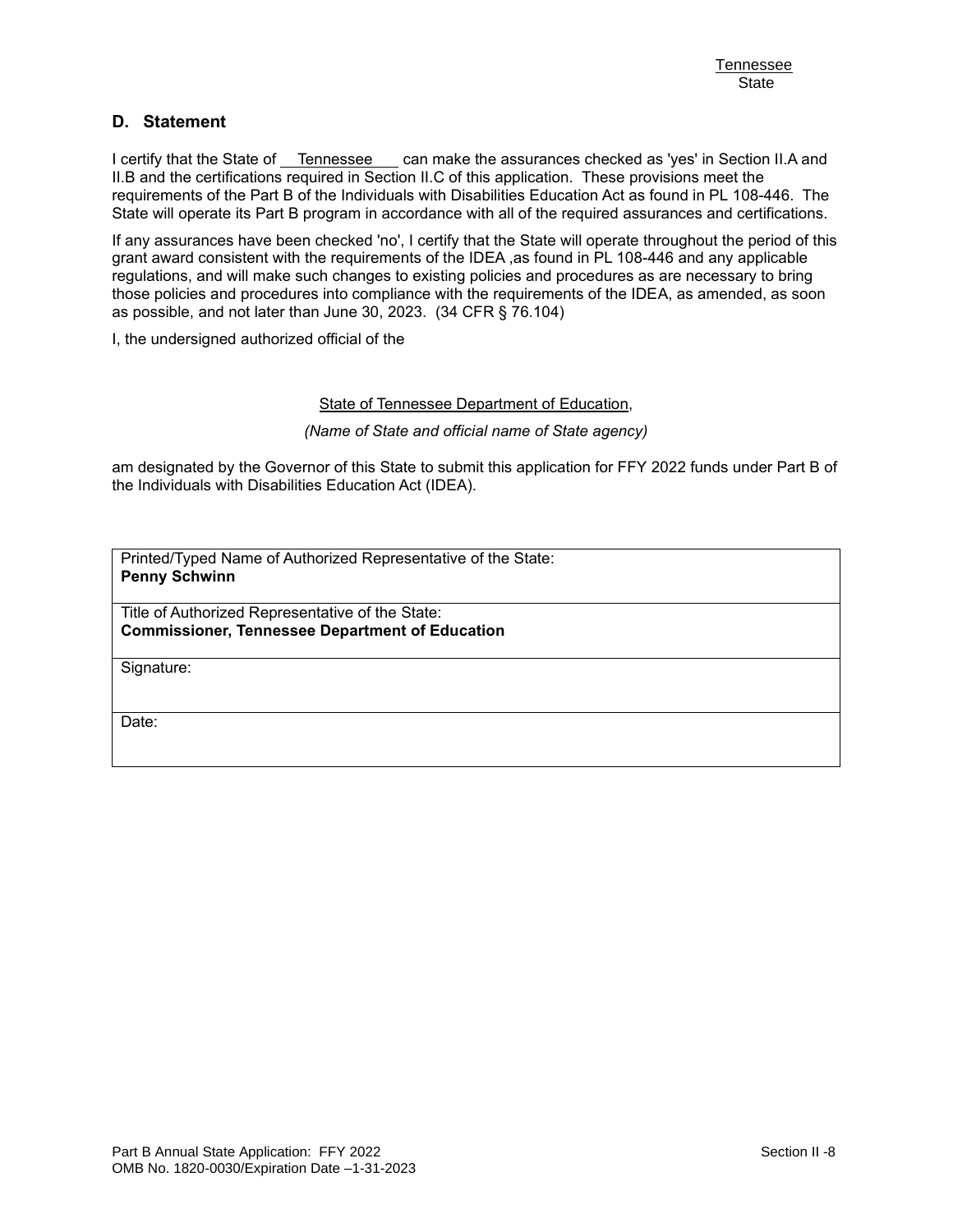## **Section III**

### **Description of Use of Funds Under Part B of the Individuals with Disabilities Education Act—20 U.S.C. 1411(e)(5); 34 CFR § 300.171**

States must provide the Description of Use of Funds by completing and submitting the Excel Interactive Spreadsheet with the FFY 2022 Application.

Describe how the amount retained by the State educational agency under 20 U.S.C. 1411(e)(1) will be used to meet the following activities under Part B. (20 U.S.C. 1411(e)(1)-(3), (6) and (7).) The Department annually identifies for States the maximum amounts that a State may retain under Section 1411(e)(1) and (2).<sup>1</sup> The dollar amounts listed in the Excel Interactive Spreadsheet by the State for administration and for other State activities should add up to less or equal to the dollar amount provided to the State by the Department for each of these activities.

**Enter whole dollar amounts (do not enter cents) in appropriate cells on the State's Excel Interactive Worksheet. The Excel Interactive Spreadsheet must be submitted as part of the State's application.**

Describe the process used to get input from LEAs regarding the distribution of amounts among activities described in the Excel Interactive Spreadsheet to meet State priorities. (20 U.S.C. 1411(e)(5)(B); 34 CFR § 300.704)

 $1$ Each State may reserve for each fiscal year not more than the maximum amount the State was eligible to reserve for State administration under this section for fiscal year 2004 or \$800,000 (adjusted in accordance with 20 U.S.C. 1411(e)(1)(B)), whichever is greater; and each outlying area may reserve for each fiscal year not more than 5 percent of the amount the outlying area receives under 20 U.S.C. 1411(b)(1) for the fiscal year or \$35,000, whichever is greater.

For each fiscal year beginning with fiscal year 2005, the Secretary shall cumulatively adjust: 1) the maximum amount the State was eligible to reserve for State administration under this part for fiscal year 2004; and 2) \$800,000, by the rate of inflation as measured by the percentage increase, if any, from the preceding fiscal year in the Consumer Price Index For All Urban Consumers, published by the Bureau of Labor Statistics of the Department of Labor.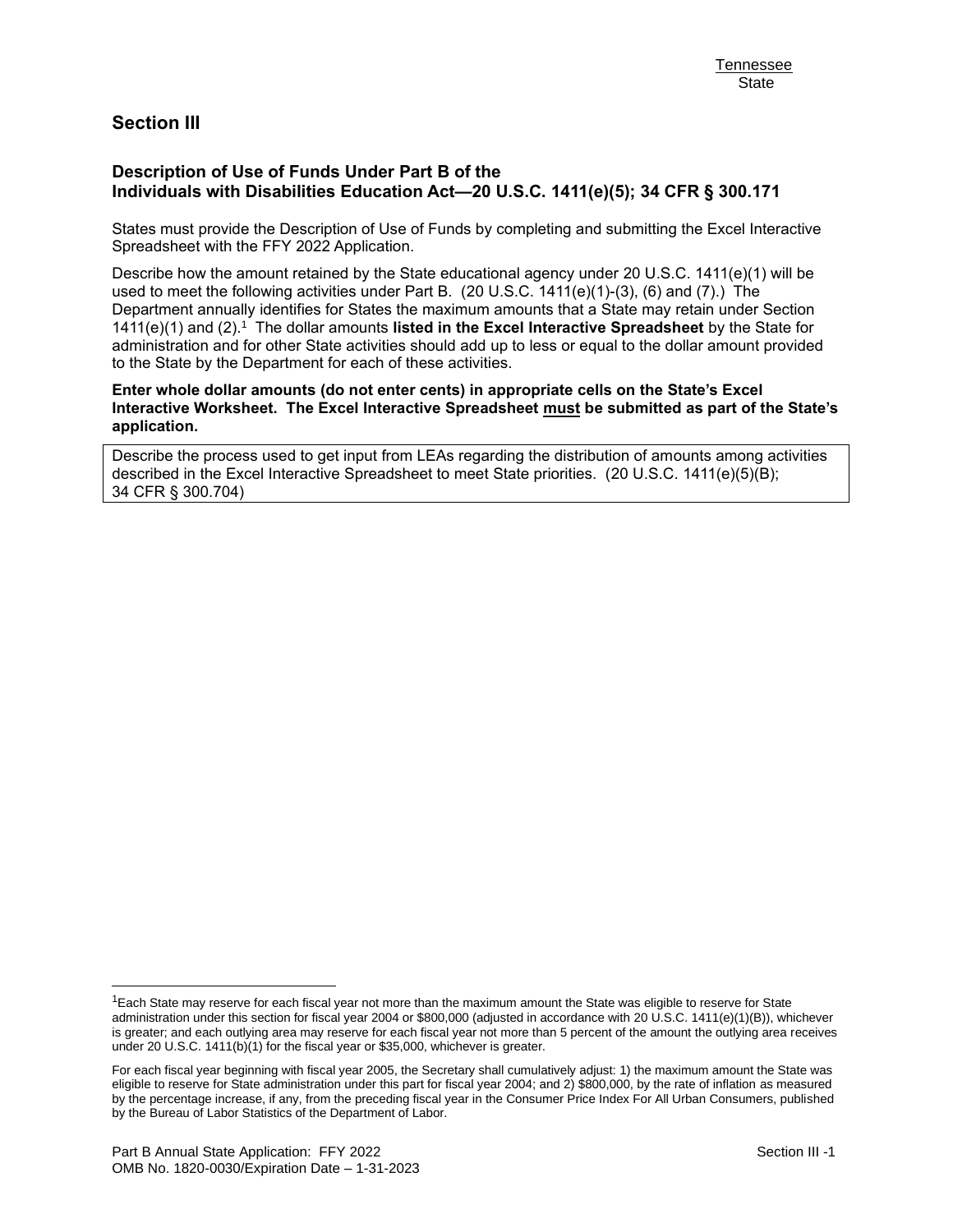# **Section IV**

### **State Administration**

Section 608(a) of the IDEA requires each State that receives funds under this title to:

- (1) ensure that any State rules, regulations, and policies relating to this title conform to the purposes of this title;
- (2) identify in writing to local educational agencies located in the State and the Secretary any such rule, regulation, or policy as a State-imposed requirement that is not required by this title and Federal regulations; and
- (3) minimize the number of rules, regulations, and policies to which the local educational agencies and schools located in the State are subject under this title.

States must attach to this application a list identifying any rule, regulation, or policy that is State-imposed (not required by IDEA or Federal regulations). If there are no such State-imposed rules, regulations, or policies, please so indicate. In addition, the State is required to inform local educational agencies in writing of such State-imposed rules, regulations or policies. (20 U.S.C. 1407(a); 34 CFR § 300.199)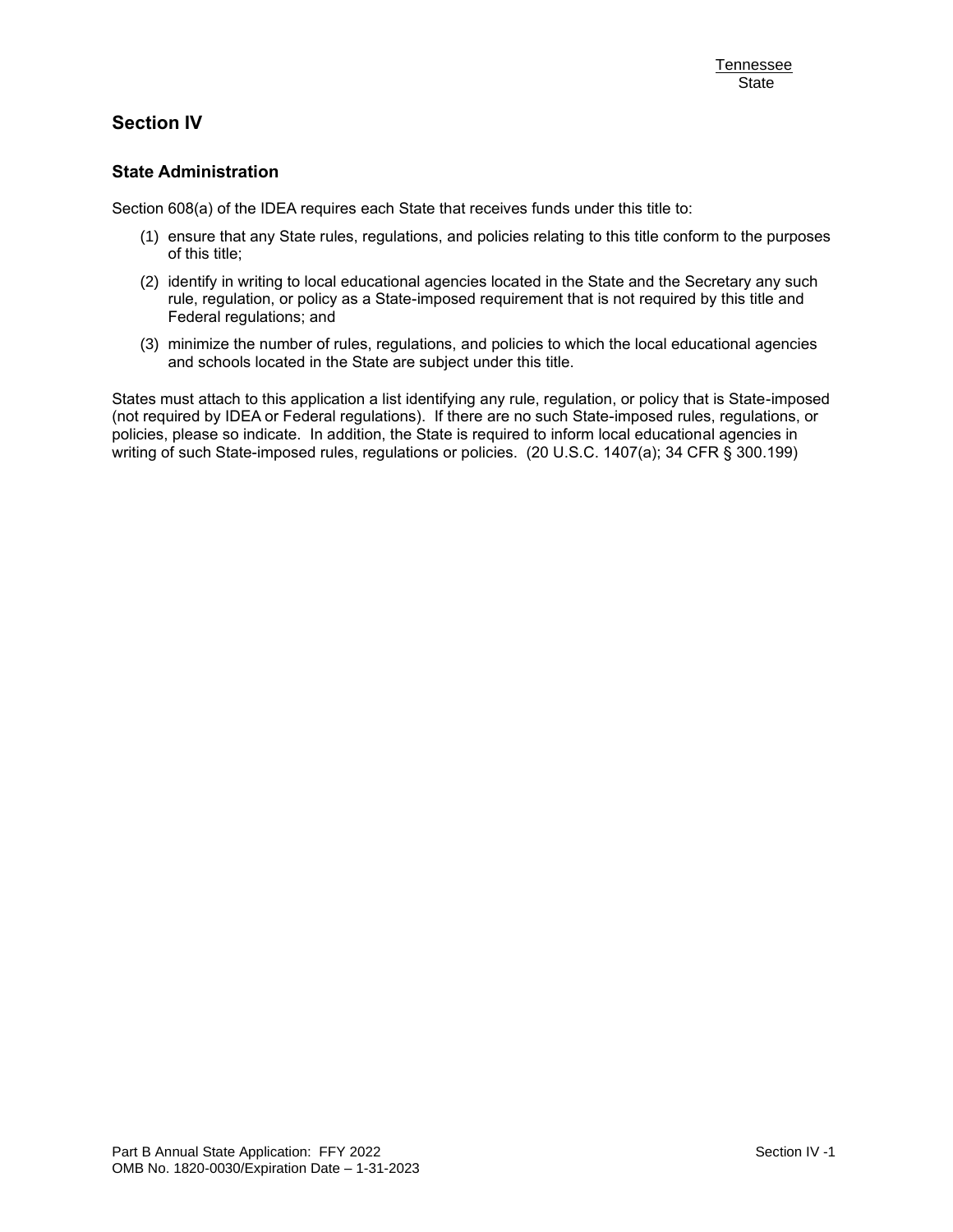# **Section V**

### **A. Maintenance of State Financial Support**

Pursuant to the authority established in IDEA section 618(a)(3), each applicant for funds under section 611 must provide the following State fiscal data with a certification of its accuracy by the State budget office or an authorized representative thereof. Amounts should be shown in whole dollars and are for the State fiscal year (SFY). States may meet the maintenance of State financial support (MFS) requirement in IDEA section 612(a)(18) and 34 CFR § 300.163 on either a total or per capita basis. In order to complete Section V.A of the Application, States must provide in whole dollars the total amount of State financial support made available for special education and related services for children with disabilities during SFYs 2020 and 2021. However, if a State met the MFS requirement on a per capita basis, it **must** complete the first chart and then may also complete the second chart by providing, in whole dollars, the amount of State financial support made available for special education and related services per child with a disability during SFYs 2020 and 2021.

#### **Total Amount of State Financial Support Made Available for Special Education and Related Services for Children with Disabilities**

| <b>SFY 2020</b> | \$384,295,551 |
|-----------------|---------------|
| <b>SFY 2021</b> | \$392,300,881 |

#### **Per capita amount of State Financial Support Made Available for Special Education and Related Services for Children with Disabilities**

| <b>SFY 2020</b> |  |
|-----------------|--|
| <b>SFY 2021</b> |  |

\_\_\_\_\_\_\_\_\_\_\_\_\_\_\_\_\_\_\_\_\_\_\_\_\_\_\_\_\_\_\_\_\_\_\_\_\_\_\_\_\_\_\_\_\_\_\_\_\_\_\_\_\_\_\_\_\_ \_\_\_\_\_\_\_\_\_\_\_\_\_\_\_\_\_\_\_\_\_\_

State Budget Officer or Authorized Representative (Printed Name)

\_\_\_\_\_\_\_\_\_\_\_\_\_\_\_\_\_\_\_\_\_\_\_\_\_\_\_\_\_\_\_\_\_\_\_\_\_\_\_\_\_\_\_\_\_\_\_\_\_\_\_\_\_\_\_\_\_

Signature of State Budget Officer or Authorized Representative **Date** Date